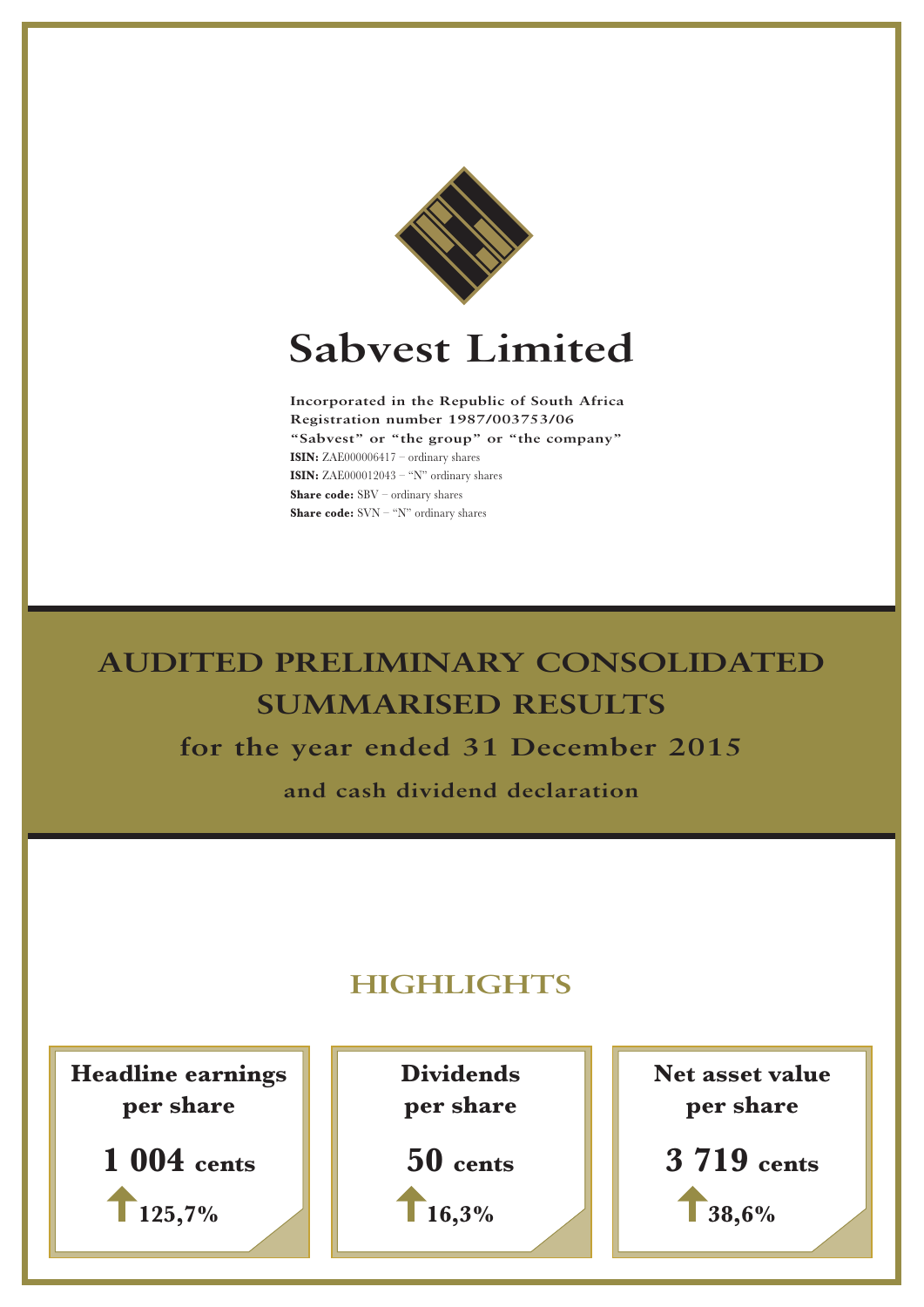# **Consolidated Summarised Statement of Financial Position**

as at 31 December 2015

|                                            | 31 Dec         | 31 Dec    |
|--------------------------------------------|----------------|-----------|
|                                            | 2015           | 2014      |
|                                            | <b>Audited</b> | Audited   |
|                                            | R'000          | R'000     |
| Non-current assets                         | 1896073        | 1 380 032 |
| Property, plant and equipment              | 1 3 6 9        | 1529      |
| Investment holdings                        | 1894704        | 1 378 503 |
| Unlisted investments                       | 1 297 894      | 1 070 973 |
| Listed investments                         | 596 810        | 307 530   |
| <b>Current assets</b>                      | 202 427        | 175 714   |
| Finance advances and receivables           | 7319           | 11 545    |
| Offshore investment holdings               | 140 077        | 164 018   |
| Share portfolio                            |                | 99813     |
| Equity investment                          | 46 671         | 23 247    |
| Bond portfolio                             | 26 452         | 40 958    |
| Offshore cash investment portfolio         | 66 954         |           |
| Cash balances                              | 55 031         | 151       |
| Local                                      | 55 031         | 151       |
| Total assets                               | 2 098 500      | 1 555 746 |
| Ordinary shareholders' equity              | 1701382        | 1 233 073 |
| <b>Non-current liabilities</b>             | 356 556        | 237 859   |
| Interest-bearing debt                      | 100 000        | 60 000    |
| Deferred tax liabilities                   | 256 556        | 177 859   |
| <b>Current liabilities</b>                 | 40 562         | 84 814    |
| Interest-bearing debt                      | 9 2 4 0        | 69 040    |
| Offshore portfolio finance                 |                | 64 049    |
| Local other interest-bearing debt          | 9 2 4 0        | 4 991     |
| Accounts payable and provisions            | 31 322         | 15 7 7 4  |
| Total equity and liabilities               | 2 098 500      | 1 555 746 |
| Net asset value per share with investments |                |           |
| at fair value $-$ cents                    | 3719           | 2683      |
| Number of shares in issue less held in     |                |           |
| treasury $-000$ 's                         | 45 748         | 45 960    |

# **Consolidated Summarised Statement of Cash Flows**

for the year ended 31 December 2015

|                                            | <b>31 Dec</b>  | 31 Dec   |
|--------------------------------------------|----------------|----------|
|                                            | 2015           | 2014     |
|                                            | <b>Audited</b> | Audited  |
|                                            | R'000          | R'000    |
| Cash generated by operating activities     | 62 099         | 19 7 13  |
| Cash generated by investing activities     | 39 267         | 37 102   |
| Cash effects of financing activities *     | (20 402)       | 16378    |
| Cash utilised for the payment of dividends | (21093)        | (64 362) |
| Change in cash and cash equivalents        | 59 871         | 8 8 3 1  |
| Cash and cash equivalents at               |                |          |
| beginning of year                          | (4840)         | (13671)  |
| Cash and cash equivalents at               |                |          |
| end of year                                | 55 031         | (4 840)  |
|                                            |                |          |

*\* Financing activities comprise movements in long-term debt and portfolio finance.*

# **Consolidated Summarised Statement of Comprehensive Income**

for the year ended 31 December 2015

|                                            | <b>31 Dec</b>  | 31 Dec  |
|--------------------------------------------|----------------|---------|
|                                            | 2015           | 2014    |
|                                            | <b>Audited</b> | Audited |
|                                            | R'000          | R'000   |
| Gross income from operations               |                |         |
| and investments                            | 590 256        | 246 857 |
| Dividends received                         | 91 585         | 47 114  |
| Interest received                          | 5 0 6 2        | 5425    |
| Income on financial instruments            |                |         |
| and shares                                 | 57 312         | 17972   |
| Fees and sundry income                     | 2920           | 2461    |
| Fair value adjustments to investments      | 433 377        | 173 885 |
| Direct transactional costs                 | (525)          | (1066)  |
| Impairments                                | 17             | 35      |
| Interest paid                              | (7445)         | (7 328) |
| Net income before expenses                 | 582 303        | 238 498 |
| Expenditure<br>Less:                       | (43689)        | (31732) |
| Operating costs                            | (43 392)       | (31453) |
| Depreciation                               | (297)          | (279)   |
| Net income before taxation                 | 538 614        | 206 766 |
| Taxation – deferred                        | (78697)        | (2160)  |
| Net income for the year attributable       |                |         |
| to equity shareholders                     | 459 917        | 204 606 |
| Translation of foreign subsidiary *1       | 35 079         | 9 2 1 1 |
| Total comprehensive income                 |                |         |
| attributable to equity shareholders        | 494 996        | 213817  |
| Earnings per share $-$ cents               | 1 003,9        | 445,0   |
| Dividends per share (proposed after        |                |         |
| $interim/year-end$ – cents                 | 50,0           | 43,0    |
| Special dividends per share $-$ cents      |                | 100,0   |
| Weighted average number of shares          |                |         |
| in issue $-000$ 's                         | 45 815         | 45 975  |
| Headline earnings per share $-$ cents $*2$ | 1 003,9        | 444,7   |
| Reconciliation of headline earnings        |                |         |
| Net income for the year                    | 459 917        | 204 606 |
| Profit on sale of property, plant          |                |         |
| and equipment                              |                | (170)   |
|                                            |                |         |
| Headline earnings for the year             | 459 917        | 204 436 |

\*1 *This item may subsequently be classified to profit and loss.*

\*2 *There are no diluting instruments.*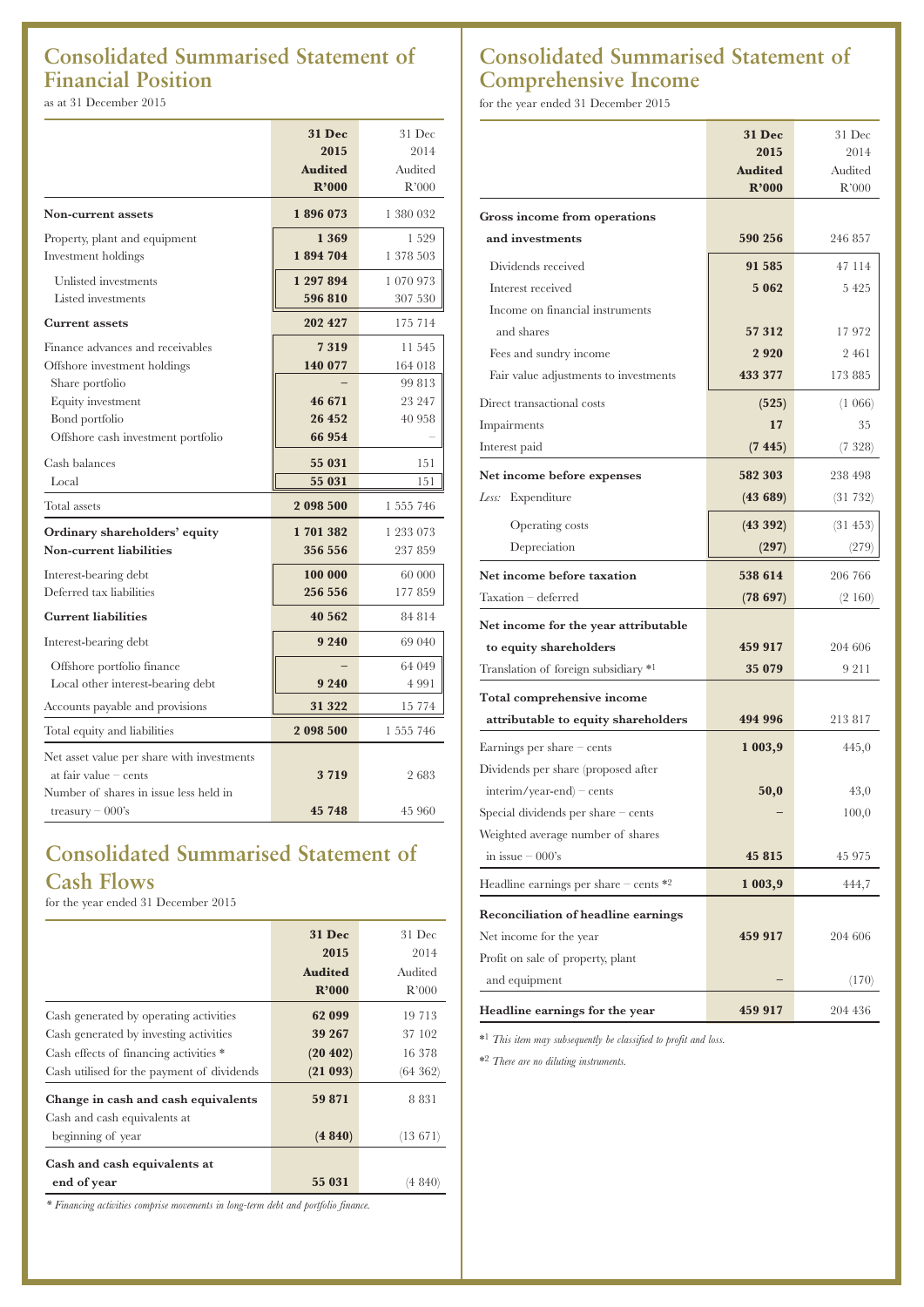## **Consolidated Summarised Statement of Changes in Equity**

#### for the year ended 31 December 2015

| <b>Balance as at 31 December 2015</b>     | 856              | 40 155           |                   | 70 475 1 589 896 1 701 382 |                |
|-------------------------------------------|------------------|------------------|-------------------|----------------------------|----------------|
| Dividends paid                            |                  |                  |                   | (21093)                    | (21093)        |
| Shares held in treasury                   |                  | (5593)           |                   |                            | (5593)         |
| Loss in share trust                       |                  |                  | (1)               |                            | (1)            |
| Total comprehensive income for the year   |                  |                  | 35 079            | 459 917                    | 494 996        |
| <b>Balance as at 31 December 2014</b>     | 856              | 45 748           |                   | 35 397 1 151 072 1 233 073 |                |
| Dividends paid                            |                  |                  |                   | (64362)                    | (64362)        |
| Shares held in share trust $-$ cancelled  | (3)              | (2 810)          |                   |                            | (2813)         |
| Shares held in share trust - written back | 3                | 2 7 7 8          |                   |                            | 2 7 8 1        |
| Shares held in treasury - cancelled       | (8)              | (4771)           |                   |                            | (4 779)        |
| Shares held in treasury - written back    | 8                | 3411             |                   |                            | 3419           |
| Loss in share trust                       |                  |                  | $^{(1)}$          |                            | (1)            |
| Total comprehensive income for the year   |                  |                  | 9 2 1 1           | 204 606                    | 213817         |
| Balance as at 1 January 2014              | 856              | 47 140           | 26 187            | 1010828                    | 1 085 011      |
|                                           | capital<br>R'000 | premium<br>R'000 | reserves<br>R'000 | reserves<br>R'000          | Total<br>R'000 |
|                                           | Share            | Share            | butable           | butable                    |                |
|                                           |                  |                  | distri-           | Distri-                    |                |
|                                           |                  |                  | Non-              |                            |                |

#### **Contingent liabilities**

1. The group has rights and obligations in terms of shareholder and purchase and sale agreements relating to its present and former investments.

2. Commitments for the lease of premises are as follows:

| Year 1 | R1 113 000           |
|--------|----------------------|
| Year 2 | R <sub>480</sub> 000 |

### **Investment holdings**

as at 31 December 2015

|                                                                          | Economic        | Fair      |
|--------------------------------------------------------------------------|-----------------|-----------|
|                                                                          | interest        | value     |
|                                                                          | $^{0}/_{0}$     | R'000     |
| <b>Unlisted investments</b>                                              |                 |           |
| Masimong Chemicals (Pty) Ltd *1                                          |                 |           |
| SA Bias Industries (Pty) Ltd *2                                          | 58,2            |           |
| Sunspray Food Ingredients (Pty) Ltd *3                                   | 22,0            |           |
|                                                                          |                 | 1 297 894 |
| * <sup>1</sup> Participating preference shares linked to the performance |                 |           |
| of 15m shares in Rolfes Holdings Limited                                 |                 |           |
| *2 Voting interest 49%                                                   |                 |           |
| * <sup>3</sup> Held through Famdeem Investments (Pty) Ltd                |                 |           |
| <b>Listed</b> investments                                                | Ordinary shares |           |
| Brait S.E.                                                               | 758 477         | 126 620   |
| Metrofile Holdings Limited                                               | 20 000 000      | 93 000    |
| Rolfes Holdings Limited                                                  | 3 000 000       | 9 2 1 0   |
| <b>Torre Industries Limited</b>                                          | 61 019 995      | 244 080   |
| <b>Transaction Capital Limited</b>                                       | 10 000 000      | 123 900   |
|                                                                          |                 | 596810    |
| Long-term investment holdings                                            |                 | 1 894 704 |
| Offshore investment holdings                                             |                 | 140 077   |
| Share portfolio                                                          |                 |           |
| Bond portfolio                                                           |                 | 26 452    |
| Cash portfolio                                                           |                 | 66 954    |
| Corero Network Security Plc                                              | 13 120 000      | 46 671    |
| TOTAL HOLDINGS                                                           |                 | 2 034 781 |

### **Commentary**

#### **Profile**

Sabvest is an investment group which has been listed on the JSE since 1988. Its ordinary and "N" ordinary shares are quoted in the Equity Investment Instruments sector.

Sabvest has significant interests in two unlisted industrial groups and one unlisted investment group, long-term holdings in six listed investments, and offshore share, bond and cash portfolios, all accounted for on a fair value basis. In addition, Sabvest makes finance advances, participates in debt instrument portfolios and undertakes other fee and profit earning activities from time to time.

#### **Changes in investment holdings**

#### During the year Sabvest:

- sold 200 000 shares in Datatec Limited realising R13,3m;
- sold its 49,9% interest in Set Point Group (Pty) Ltd ("Set Point") to Torre Industries Limited ("Torre") in exchange for 37m Torre shares which had a fair value of R159m at the transaction date, and which resulted in a gain on the sale of R36,3m relative to the carrying value at 31 December 2014;
- purchased a further 1,027m Torre shares for R4,6m thereby increasing its holding to 61m shares which represents a 12% interest in Torre;
- reduced its holding in the business of Sunspray Food Ingredients (Pty) Ltd from 48% to 22% in a new structure in which Shalamuka Capital, RMB Corvest and management are co-invested with Sabvest and which reduction of interest resulted in a net amount of R48,5m being received by Sabvest;
- purchased a further 7m shares in Transaction Capital Limited for R70,0m, thereby increasing its holding to 10m shares;
- purchased 8 413 Sabvest ordinary shares and 202 897 Sabvest "N" ordinary shares for R5,6m and which are presently held as treasury shares in a subsidiary;
- purchased and sold 60 000 shares in Greenyard Foods NV for approximately \$1m (R16m);
- purchased an additional 4,8m shares in Corero Network Security Plc for £480 000 (R11,0m), thereby increasing its holding to 13,12m shares which represent a 7,8% interest in Corero;
- purchased participating preference shares of R45m in Masimong Chemicals (Pty) Ltd, the value of which is directly linked to the performance of 15m shares in Rolfes Holdings Limited in which Masimong Chemicals holds a 33% equity interest;
- purchased 3m shares in Rolfes Holdings Limited directly for R9,2m; and
- sold its entire offshore share portfolio, other than the investment in Corero, for R131m.

On 31 July 2015, the top-up and claw-back rights and obligation between Torre, Sabvest and other parties arising from the Set Point transaction were cancelled to facilitate the early integration of Set Point into Torre; and

On 31 December 2015 Sabvest's largest investee company, SA Bias Industries (Pty) Limited, acquired 40% of Flowmax Holdings Limited, thereby increasing its interest to 100%, for a provisional amount of GBP9,8m (R222,6m) subject to profit performance and payment over three years.

Subsequent to the reporting date Sabvest:

- has purchased 500 000 shares in Datatec Limited for R21,7m;
- has contracted to purchase R22,5m additional participating preference shares in Masimong Chemicals (Pty) Ltd, the value of which is directly linked to the performance of 7,5m shares in Rolfes Holdings Limited; and
- has increased its offshore bond portfolio by \$6,6m (R105,6m) to \$8,3m (R132,8m).

#### **Financial results**

Sabvest achieved record results for the year.

Headline earnings per share increased by 125,7% to 1 004 cents per share. The growth arose from the gain on the sale of Set Point, the strong share price increases of Brait, Transaction Capital and Corero Network Security, satisfactory returns on the offshore portfolios and a satisfactory performance by SA Bias Industries. The gains in Brait, Corero and SA Bias were enhanced by the weak rand against the US dollar.

NAV per share increased by 38,6% to 3 719 cents per share.

DPS for the year increased by 16,3% to 50 cents per share.

PAT increased by 125% to R460m.

Shareholders' funds increased by 37,9% to R1,7bn.